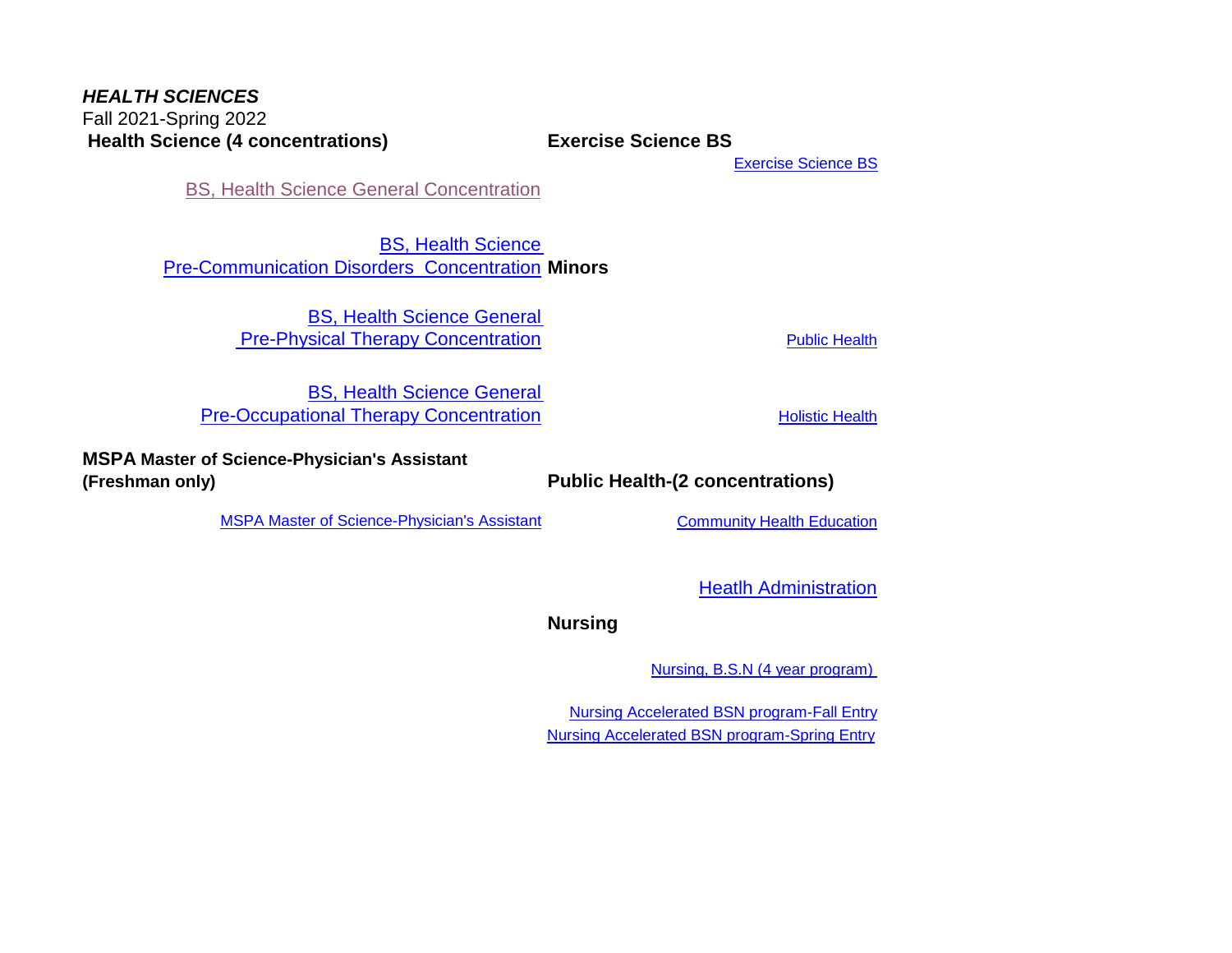<span id="page-1-0"></span>

| <b>Nursing</b>                                                           | 4-Year Program<br><b>HTLT</b> |                                                                                      |                  |  |  |  |
|--------------------------------------------------------------------------|-------------------------------|--------------------------------------------------------------------------------------|------------------|--|--|--|
| <b>Academic Year</b><br>Fall 2021 Spring 2022                            |                               |                                                                                      |                  |  |  |  |
|                                                                          |                               | All Science courses must be a "C" or better. Clinical NURS courses must be a "C+" or |                  |  |  |  |
| Freshman Year Fall                                                       |                               | <b>Freshman Year Spring</b>                                                          |                  |  |  |  |
| GEN (W1)                                                                 | (4)                           | BIOL 1270 Anatomy & Physiology I/                                                    | (4)              |  |  |  |
| PSYC 1100 Intro to PSYC                                                  | (4)                           | Statistics CIST 1206                                                                 | $\overline{(4)}$ |  |  |  |
| CHEM 2010/15 CHEM for Life Science I v                                   | (4)                           | CHEM 2020/25 CHEM II w/Lab                                                           | (4)              |  |  |  |
| GSS 1053 Ethics & Professionalism                                        | (4)                           | <b>GNM 2325 Nutrition for Health</b>                                                 | $\overline{(4)}$ |  |  |  |
|                                                                          | (16)                          |                                                                                      | (16)             |  |  |  |
| Sophomore Year Fall                                                      |                               | <b>Sophomore Year Spring</b>                                                         |                  |  |  |  |
| BIOL 2270 Anatomy & Physiology II /La                                    | (4)                           | <b>NURS 2422 Pathophysiology</b>                                                     | (4)              |  |  |  |
| PSYC 3322 Life Span Development                                          | (4)                           | NURS 2505 Pharmacology for Life                                                      | (4)              |  |  |  |
| <b>GNM</b>                                                               | (4)                           | BIOL 3020 Microbiology for Life S                                                    | (4)              |  |  |  |
| NURS 1901 Foundations of Prof. Nursir                                    | (5)                           | Nurs 2210 Health Assessment                                                          | $\overline{(5)}$ |  |  |  |
| NURS 1905 Founda. of Prof Nurs Clinid                                    | 0                             | <b>NURS 2215 Health Assessment</b>                                                   | $\mathbf 0$      |  |  |  |
|                                                                          | (17)                          |                                                                                      | (17)             |  |  |  |
| <b>Junior Year Fall</b>                                                  |                               | <b>Junior Year Spring</b>                                                            |                  |  |  |  |
|                                                                          |                               | GAH ("A" or "H")                                                                     | (4)              |  |  |  |
| NURS 3901 Care of the Adult I (4 hrs. 0                                  | (6)                           | NURS 3903 Care/Childbearing/Ch                                                       | $\overline{(6)}$ |  |  |  |
| NURS 3905 Adult I Clinical (12 hr./wk.)                                  | 0                             | NURS 3907 Childbearing/Family                                                        |                  |  |  |  |
| GAH                                                                      | (4)                           | Clinical (6 hrs. wk)                                                                 | 0                |  |  |  |
| NURS 3902 Psychosocial NURS (3hrs. CI                                    | (6)                           | NURS 3335 Research Methods                                                           | (4)              |  |  |  |
| <b>NURS 3906 Psychosocial Clinical (6hrs</b>                             | 0                             |                                                                                      |                  |  |  |  |
|                                                                          | (16)                          |                                                                                      | (14)             |  |  |  |
| <b>Senior Year Fall</b>                                                  |                               | <b>Senior Year Spring</b>                                                            |                  |  |  |  |
| <b>NURS 4338 Population Health</b>                                       | (4)                           | <b>NURS 4639 Professional Issues</b>                                                 | (4)              |  |  |  |
| NURS 4339 Population Health Clinical                                     | (2)                           | NURS 4915 Care of the Adult III (                                                    | $\overline{(8)}$ |  |  |  |
| NURS 4910 Care of the Adult II (4hrs. C                                  | (6)                           | NURS 4916 Adult III Clinical (12 h                                                   | $\mathbf 0$      |  |  |  |
| NURS 4912 Adult II Clinical (6 hrs/wk)                                   | 0                             | GIS                                                                                  | $\overline{(4)}$ |  |  |  |
| <b>GSS</b>                                                               | $\overline{(4)}$              |                                                                                      |                  |  |  |  |
|                                                                          | (16)                          |                                                                                      | (16)             |  |  |  |
|                                                                          |                               | GENERAL STUDIES OUTCOME REQUIREMENT: These courses are listed as attributes and      |                  |  |  |  |
| (A) Arts                                                                 |                               | (V) Values/Ethics                                                                    |                  |  |  |  |
| (H) Historical Consciousness                                             |                               | (I) International/Multicultural                                                      |                  |  |  |  |
| <b>GENERAL STUDIES WRITING REQUIREMENT: (4 courses)</b>                  |                               |                                                                                      |                  |  |  |  |
| Two W1 courses may be in transfer. W2 courses must be taken at Stockton. |                               |                                                                                      |                  |  |  |  |
| W1/W2<br>W1                                                              |                               | W1/W2<br>W1/W2 at 3000 Level                                                         |                  |  |  |  |
| <b>GENERAL STUDIES QUANTITATIVE REASONING REQUIREMENT: (3 courses)</b>   |                               |                                                                                      |                  |  |  |  |
| Two Q1 courses may be in transfer. Q2 courses must be taken at Stockton. |                               |                                                                                      |                  |  |  |  |
| Q1                                                                       | Q2                            | Q1 or Q2                                                                             |                  |  |  |  |
| Prerequisites must be met, check course description on the web.          |                               |                                                                                      |                  |  |  |  |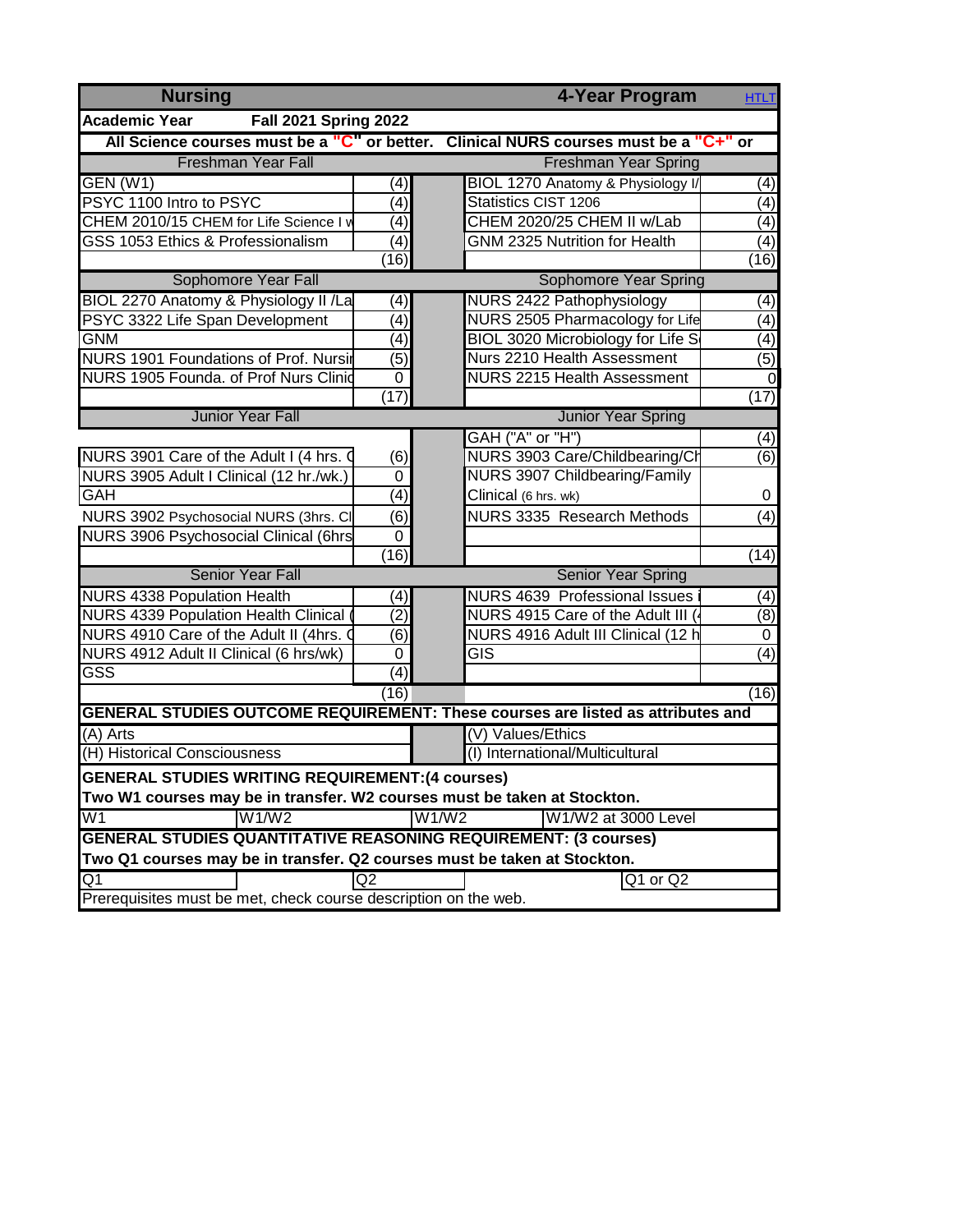<span id="page-2-0"></span>

| <b>BS</b><br><b>HEALTH SCIENCE</b>                                                                                                                 |     | <b>Pre Occupational Therapy Concentration</b>                                             | <b>HTLT</b> |
|----------------------------------------------------------------------------------------------------------------------------------------------------|-----|-------------------------------------------------------------------------------------------|-------------|
| <b>Academic Year</b><br>Fall 2021 Spring 2022                                                                                                      |     | <b>80 Total Credits</b>                                                                   |             |
| Please note that all program and cognate courses must<br>be completed with a minimum grade of $C$ or better.                                       |     | Occupational Therapy Prerequisties need a grade<br>or B- or better for Graduate School    |             |
| HLTH 1241 Medical Terminology Hlth. Sci.                                                                                                           | (4) | CHEM 2110 Chemistry I: General Principles<br>(4)                                          |             |
| HLTH 1101 Intro. to the Health Sciences I                                                                                                          | (4) | CHEM 2115 Chemistry I Lab<br>(1)                                                          |             |
| HLTH 2305 Statistics for Health Prof.                                                                                                              |     | BIOL 1260 A & P for Health Sci w/ Lab I*<br>(4)                                           |             |
| (CIST1206 OR PSCY 2241 also allowed)                                                                                                               | (4) | (4)<br>BIOL 2260 A & P for Health Sci w/ Lab II*                                          |             |
| HLTH 2501 Ethics & Teamwork in HealthCare                                                                                                          | (4) | * NOTE: A/P I + II must come from the same school                                         |             |
| HLTH 2411 Informatics for the Health Sciences                                                                                                      | (4) | PSYC 1100 Intro. to PSYC<br>(4)                                                           |             |
| HLTH 3411 Writing & Editing                                                                                                                        | (4) | PSYC 2211 Abnormal PSYC<br>(4)                                                            |             |
| HLTH 4200 Research for Health Sciences                                                                                                             | (4) |                                                                                           |             |
| FIVE Cognates at 3000 level or above (See Degree Works or                                                                                          |     | PSYC 3322 Lifespan Development OR SOWK<br>1103 Human Behavior/Social Environ.<br>(4)      |             |
| consult your preceptor for approved 3000 level cognates)                                                                                           |     | ANTH 1100 OR SOCY 1100<br>(4)                                                             |             |
| Cognate at 3000 level or greater                                                                                                                   | (4) | <b>HLTH or Cognate</b><br>(4)                                                             |             |
| Cognate at 3000 level or greater                                                                                                                   | (4) |                                                                                           |             |
| Cognate at 3000 level or greater                                                                                                                   | (4) |                                                                                           |             |
| Cognate at 3000 level or greater                                                                                                                   | (4) |                                                                                           |             |
| Cognate at 3000 level or greater                                                                                                                   | (4) |                                                                                           |             |
|                                                                                                                                                    |     | HLTH/Cognate if needed to = 80 credit prog. Total                                         |             |
| <b>GENERAL STUDIES REQUIREMENTS:</b><br>No more than 12 credits in any "G" category may be applied towards the BS degree.                          |     | <b>48 Total Credits</b><br><b>32 Credits</b>                                              |             |
| <b>GEN General Interdisciplinary</b>                                                                                                               | (4) | (4)<br><b>GNM General Natural Science &amp; Math</b>                                      |             |
| GIS-General Integration & Synthesis (Jr. yr.)                                                                                                      | (4) | (4)<br><b>GNM General Natural Science &amp; Math</b>                                      |             |
| <b>GAH General Arts &amp; Humanities</b>                                                                                                           | (4) | <b>GSS General Social Science</b><br>(4)                                                  |             |
| <b>GAH General Arts &amp; Humanities</b>                                                                                                           | (4) | (4)<br><b>GSS General Social Science</b>                                                  |             |
| AT SOME DISTANCE Electives - Courses unrelated to your major                                                                                       |     | <b>16 Credits</b>                                                                         |             |
| <b>ASD At Some Distance</b>                                                                                                                        | (4) | (4)<br><b>ASD At Some Distance</b>                                                        |             |
| <b>ASD At Some Distance</b>                                                                                                                        | (4) | (4)<br><b>ASD At Some Distance</b>                                                        |             |
|                                                                                                                                                    |     | GENERAL STUDIES OUTCOME REQUIREMENT: These courses are listed as attributes and should be |             |
| completed within the 128 credits needed to graduate.                                                                                               |     |                                                                                           |             |
| (A) Arts                                                                                                                                           |     | (V) Values/Ethics                                                                         |             |
| (H) Historical Consciousness<br><b>GENERAL STUDIES WRITING REQUIREMENT: (4 courses)</b>                                                            |     | (I) International/Multicultural                                                           |             |
| Two W1 courses may be in transfer. W2 courses must be taken at Stockton.                                                                           |     |                                                                                           |             |
| W1/W2<br>W1                                                                                                                                        |     | W1/W2<br>W1/W2 at 3000 Level                                                              |             |
| <b>GENERAL STUDIES QUANTITATIVE REASONING REQUIREMENT: (3 courses)</b><br>Two Q1 courses may be in transfer. Q2 courses must be taken at Stockton. |     |                                                                                           |             |
| Q1                                                                                                                                                 | Q2  | Q1 or Q2                                                                                  |             |

**"The student is responsible for insuring that all graduation requirements are met" (Bulletin). Consult with your preceptor and/or the Center for Academic Advising on a regular basis. REVISED 5/30/13 cmc**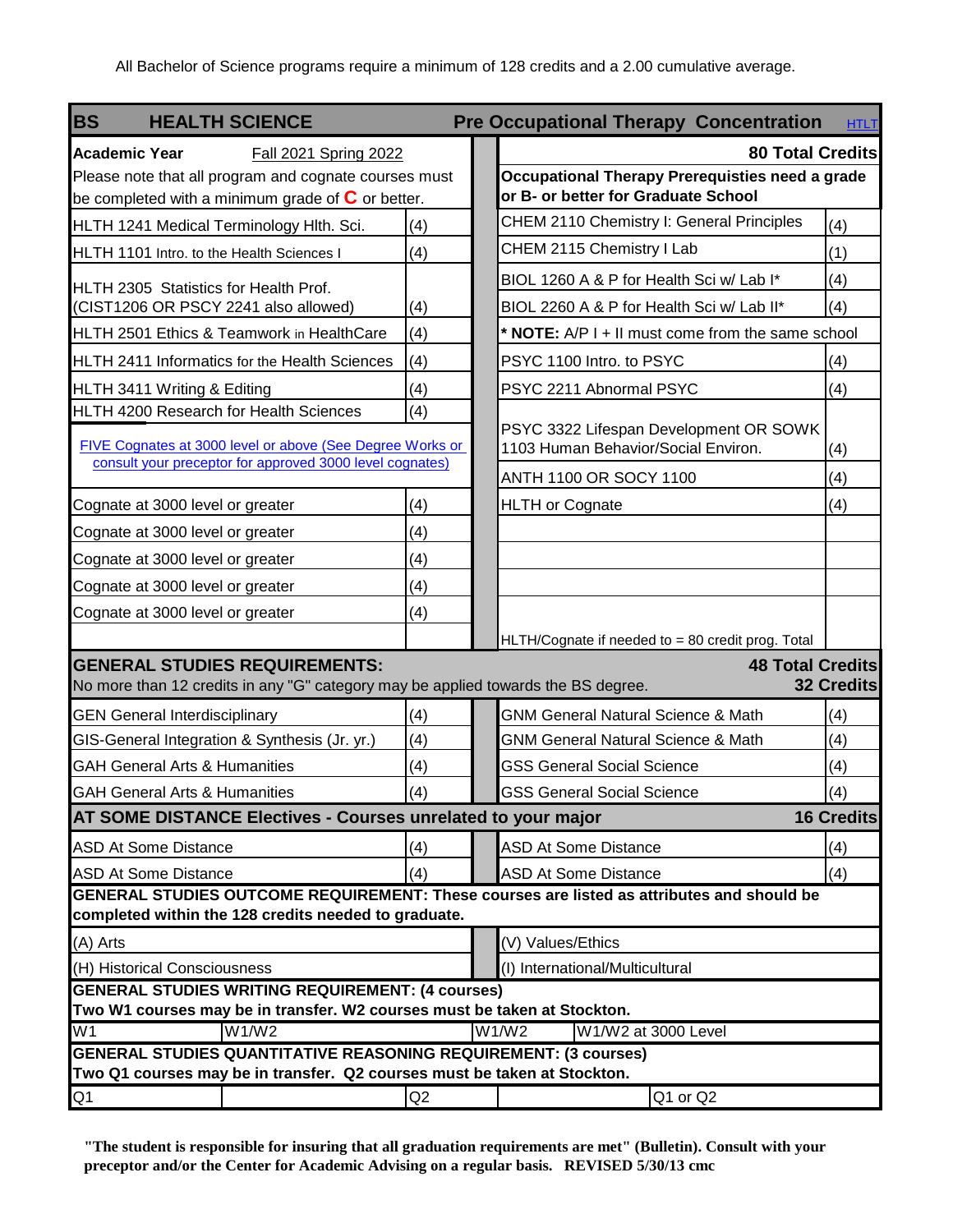<span id="page-3-0"></span>

| <b>BS</b>                                 | <b>HEALTH SCIENCE</b>                                                                                                                              |     |                                   |                     | <b>General Concentration</b>                                                                                | <b>HTLT</b>       |
|-------------------------------------------|----------------------------------------------------------------------------------------------------------------------------------------------------|-----|-----------------------------------|---------------------|-------------------------------------------------------------------------------------------------------------|-------------------|
| Academic Year                             | Fall 2021 Spring 2022                                                                                                                              |     |                                   |                     | <b>80 Total Credits</b>                                                                                     |                   |
|                                           | Please note that all program and cognate courses must<br>be completed with a grade of $C$ or better.                                               |     | must equal 80 credits             |                     | At least 19 credits of lower level cognates. Students<br>with transfer credits may need more. Program total |                   |
|                                           | HLTH 1241 Medical Terminology Hlth. Sci.                                                                                                           | (4) | <b>HLTH or Cognate</b>            |                     |                                                                                                             | (4)               |
| HLTH 1101 Intro. to the Health Sciences I |                                                                                                                                                    | (4) | <b>HLTH or Cognate</b>            |                     |                                                                                                             | (4)               |
| HLTH 2305 Statistics for Health Prof.     |                                                                                                                                                    |     | <b>HLTH or Cognate</b>            |                     |                                                                                                             | (4)               |
| (CIST1206 also allowed)                   |                                                                                                                                                    | (4) | <b>HLTH or Cognate</b>            |                     |                                                                                                             | (4)               |
|                                           | CHEM2110 Chemistry I: General Principles                                                                                                           | (4) | <b>HLTH</b> or Cognate            |                     |                                                                                                             | (3)               |
| CHEM2115 Chemistry I Lab                  |                                                                                                                                                    | (1) |                                   |                     |                                                                                                             |                   |
|                                           | HLTH 2411 Informatics for the Health Sciences                                                                                                      | (4) |                                   |                     | HLTH or Cognate at 3000 level or greater                                                                    | (4)               |
| HLTH 3411 Writing & Editing               |                                                                                                                                                    | (4) |                                   |                     | HLTH or Cognate at 3000 level or greater                                                                    | (4)               |
|                                           | BIOL1260 Anatomy & Phisiology I w/ Lab                                                                                                             | (4) |                                   |                     | HLTH or Cognate at 3000 level or greater                                                                    | (4)               |
|                                           | HLTH 2501 Ethics & Teamwork in HealthCare                                                                                                          | (4) |                                   |                     | HLTH or Cognate at 3000 level or greater                                                                    | (4)               |
|                                           | BIOL2260 Anatomy & Phisiology II w/ Lab                                                                                                            | (4) |                                   |                     | HLTH or Cognate at 3000 level or greater                                                                    | (4)               |
|                                           |                                                                                                                                                    | 37  |                                   |                     | HLTH 4200 Research for Health Sciences                                                                      | (4)               |
|                                           |                                                                                                                                                    |     |                                   |                     |                                                                                                             | 43                |
|                                           | <b>GENERAL STUDIES REQUIREMENTS:</b>                                                                                                               |     |                                   |                     | <b>48 Total Credits</b>                                                                                     |                   |
|                                           | No more than 12 credits in any "G" category may be applied towards the BS degree.                                                                  |     |                                   |                     |                                                                                                             | <b>32 Credits</b> |
| <b>GEN General Interdisciplinary</b>      |                                                                                                                                                    | (4) |                                   |                     | <b>GNM General Natural Science &amp; Math</b>                                                               | (4)               |
|                                           | GIS-General Integration & Synthesis (Jr. yr.)                                                                                                      | (4) |                                   |                     | <b>GNM General Natural Science &amp; Math</b>                                                               | (4)               |
| <b>GAH General Arts &amp; Humanities</b>  |                                                                                                                                                    | (4) | <b>GSS General Social Science</b> |                     |                                                                                                             | (4)               |
| <b>GAH General Arts &amp; Humanities</b>  |                                                                                                                                                    | (4) | <b>GSS General Social Science</b> |                     |                                                                                                             | (4)               |
|                                           | <b>AT SOME DISTANCE (ASD) Electives - Courses unrelated to your major</b>                                                                          |     |                                   |                     |                                                                                                             | <b>16 Credits</b> |
| <b>ASD At Some Distance</b>               |                                                                                                                                                    | (4) | <b>ASD At Some Distance</b>       |                     |                                                                                                             | (4)               |
| <b>ASD At Some Distance</b>               |                                                                                                                                                    | (4) | <b>ASD At Some Distance</b>       |                     |                                                                                                             | (4)               |
|                                           | GENERAL STUDIES OUTCOME REQUIREMENT: These courses are listed as attributes and should be<br>completed within the 128 credits needed to graduate.  |     |                                   |                     |                                                                                                             |                   |
| (A) Arts                                  |                                                                                                                                                    |     | (V) Values/Ethics                 |                     |                                                                                                             |                   |
| (H) Historical Consciousness              |                                                                                                                                                    |     | (I) International/Multicultural   |                     |                                                                                                             |                   |
|                                           | <b>GENERAL STUDIES WRITING REQUIREMENT: (4 courses)</b><br>Two W1 courses may be in transfer. W2 courses must be taken at Stockton.                |     |                                   |                     |                                                                                                             |                   |
| W <sub>1</sub>                            | W1/W2                                                                                                                                              |     | W1/W2                             | W1/W2 at 3000 Level |                                                                                                             |                   |
|                                           | <b>GENERAL STUDIES QUANTITATIVE REASONING REQUIREMENT: (3 courses)</b><br>Two Q1 courses may be in transfer. Q2 courses must be taken at Stockton. |     |                                   |                     |                                                                                                             |                   |
| Q <sub>1</sub>                            |                                                                                                                                                    | Q2  |                                   |                     | Q1 or Q2                                                                                                    |                   |

**"The student is responsible for insuring that all graduation requirements are met" (Bulletin). Consult with your preceptor and/or the Center for Academic Advising on a regular basis. REVISED 5/30/2013 cmc**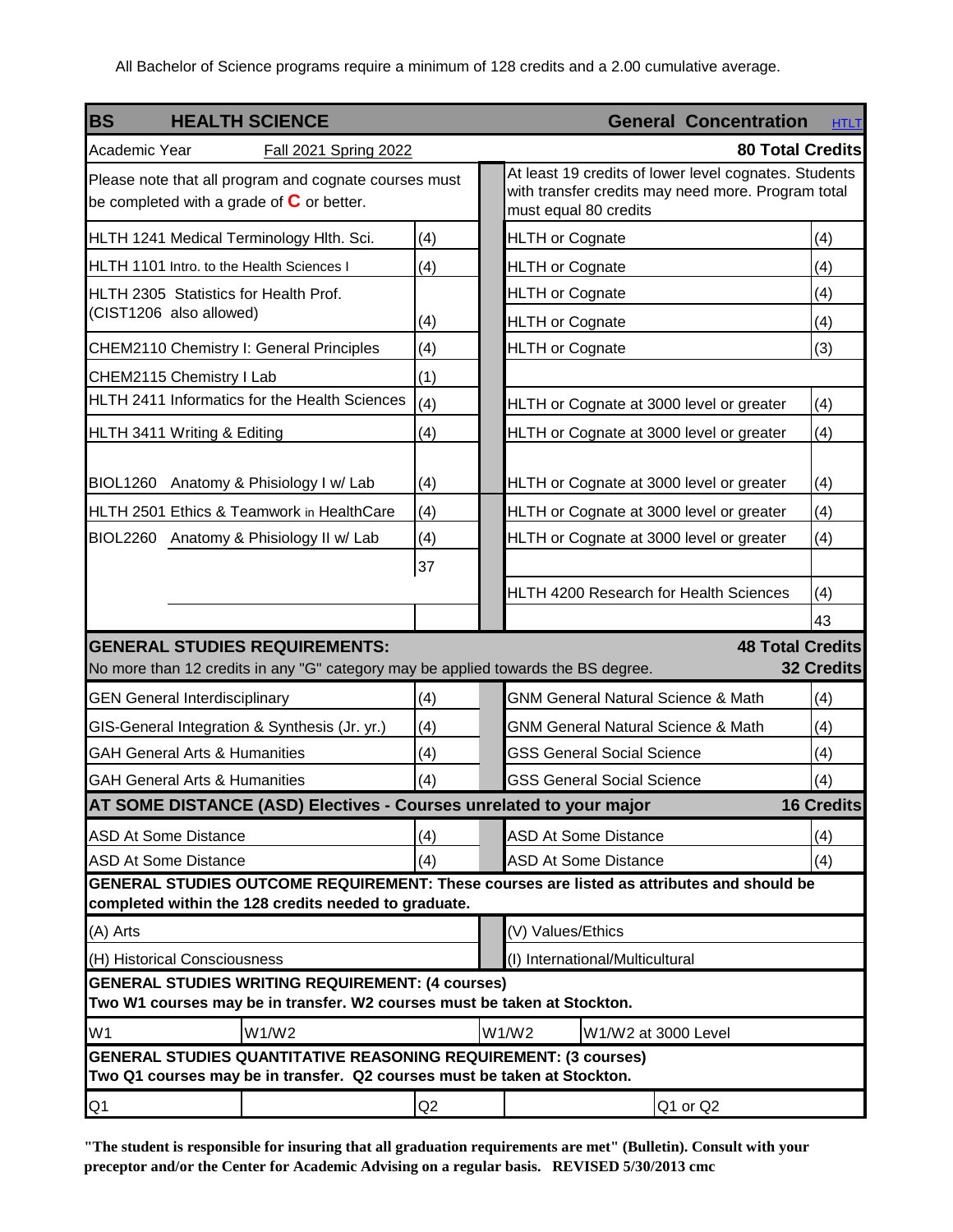<span id="page-4-0"></span>

| <b>BS</b><br><b>HEALTH SCIENCE</b>                                                                 |     | <b>Pre Physical Therapy Concentration HTLT</b>                                            |                   |
|----------------------------------------------------------------------------------------------------|-----|-------------------------------------------------------------------------------------------|-------------------|
| <b>Academic Year</b><br><b>Fall 2021 Spring 2022</b>                                               |     | <b>80 Total Credits</b>                                                                   |                   |
| Please note that all program and cognate courses<br>must be completed with a grade of C or better. |     | <b>BSHS Core Courses</b>                                                                  |                   |
| CHEM 2110 Chemistry I: General Principles                                                          | (4) | HLTH 1241 Medical Terminology Hlth. Sci.                                                  | (4)               |
| CHEM 2115 Chemistry I Lab                                                                          | (1) | HLTH 1101 Intro. to the Health Sciences I                                                 | (4)               |
| CHEM 2120 Chemistry II: Organic Chemistry                                                          | (4) | HLTH 2305 Statistics for Health Prof.                                                     |                   |
| CHEM 2125 Chemistry II: Organic Chemistry<br>Lab                                                   | (1) | (CIST1206 also allowed)                                                                   | (4)               |
| <b>BIOL 1200 Cells and Molecules</b>                                                               | (4) | HLTH 2501 Ethics & Teamwork in HealthCare                                                 | (4)               |
| <b>BIOL 1205 Cells and Molecules Lab</b>                                                           | (1) | HLTH 2411 Informatics for the Health Sciences                                             | (4)               |
| <b>BIOL1400 Biodiversity &amp; Evolution</b>                                                       | (4) | HLTH 3411 Writing & Editing for Health Prof.                                              | (4)               |
| BIOL1405 Biodiversity & Evolution Lab                                                              | (1) | HLTH 4200 Research for Health Sciences                                                    | (4)               |
| PHYS 2110 Physics for Life Science I                                                               | (4) |                                                                                           |                   |
| PHYS 2115 Physics for Life Science I Lab                                                           | (1) | Cognate at 3000 level or greater                                                          | (4)               |
| PHYS 2120 Physics for Life Science II                                                              | (4) | Cognate at 3000 level or greater                                                          | (4)               |
| PHYS 2125 Physics for Life Science II Lab                                                          | (1) | Cognate at 3000 level or greater                                                          | (4)               |
| BIOL 2180 Physiology*                                                                              | (4) |                                                                                           |                   |
| BIOL 2150 Human Anatomy*                                                                           | (4) | HLTH/Cognate if needed to = 80 credit prog. Total                                         |                   |
| <b>GENERAL STUDIES REQUIREMENTS:</b>                                                               |     | <b>48 Total Credits</b>                                                                   |                   |
| No more than 12 credits in any "G" category may be applied towards the BS degree.                  |     |                                                                                           | 32 Credits        |
| <b>GEN General Interdisciplinary</b>                                                               | (4) | <b>GNM General Natural Science &amp; Math</b>                                             | (4)               |
| GIS-General Integration & Synthesis (Jr. yr.)                                                      | (4) | <b>GNM General Natural Science &amp; Math</b>                                             | (4)               |
| <b>GAH General Arts &amp; Humanities</b>                                                           | (4) | <b>GSS General Social Science</b>                                                         | (4)               |
| <b>GAH General Arts &amp; Humanities</b>                                                           | (4) | <b>GSS General Social Science</b>                                                         | (4)               |
| <b>IAT SOME DISTANCE Electives - Courses unrelated to your major</b>                               |     |                                                                                           | <b>16 Credits</b> |
| <b>PSYC 1100</b>                                                                                   | (4) | <b>ASD At Some Distance</b>                                                               | (4)               |
| <b>ASD At Some Distance</b>                                                                        | (4) | <b>ASD At Some Distance</b>                                                               | (4)               |
| completed within the 128 credits needed to graduate.                                               |     | GENERAL STUDIES OUTCOME REQUIREMENT: These courses are listed as attributes and should be |                   |
| (A) Arts                                                                                           |     | (V) Values/Ethics                                                                         |                   |
| (H) Historical Consciousness                                                                       |     | (I) International/Multicultural                                                           |                   |
| <b>GENERAL STUDIES WRITING REQUIREMENT: (4 courses)</b>                                            |     |                                                                                           |                   |
| Two W1 courses may be in transfer. W2 courses must be taken at Stockton.<br>W1/W2                  |     | W1/W2<br>W1/W2 at 3000 Level                                                              |                   |
| W1<br><b>GENERAL STUDIES QUANTITATIVE REASONING REQUIREMENT: (3 courses)</b>                       |     |                                                                                           |                   |
| Two Q1 courses may be in transfer. Q2 courses must be taken at Stockton.                           |     |                                                                                           |                   |
| Q1                                                                                                 | Q2  | Q1 or Q2                                                                                  |                   |

**"The student is responsible for insuring that all graduation requirements are met" (Bulletin). Consult with your preceptor and/or the Center for Academic Advising on a regular basis. REVISED 5/30/2013 cmc**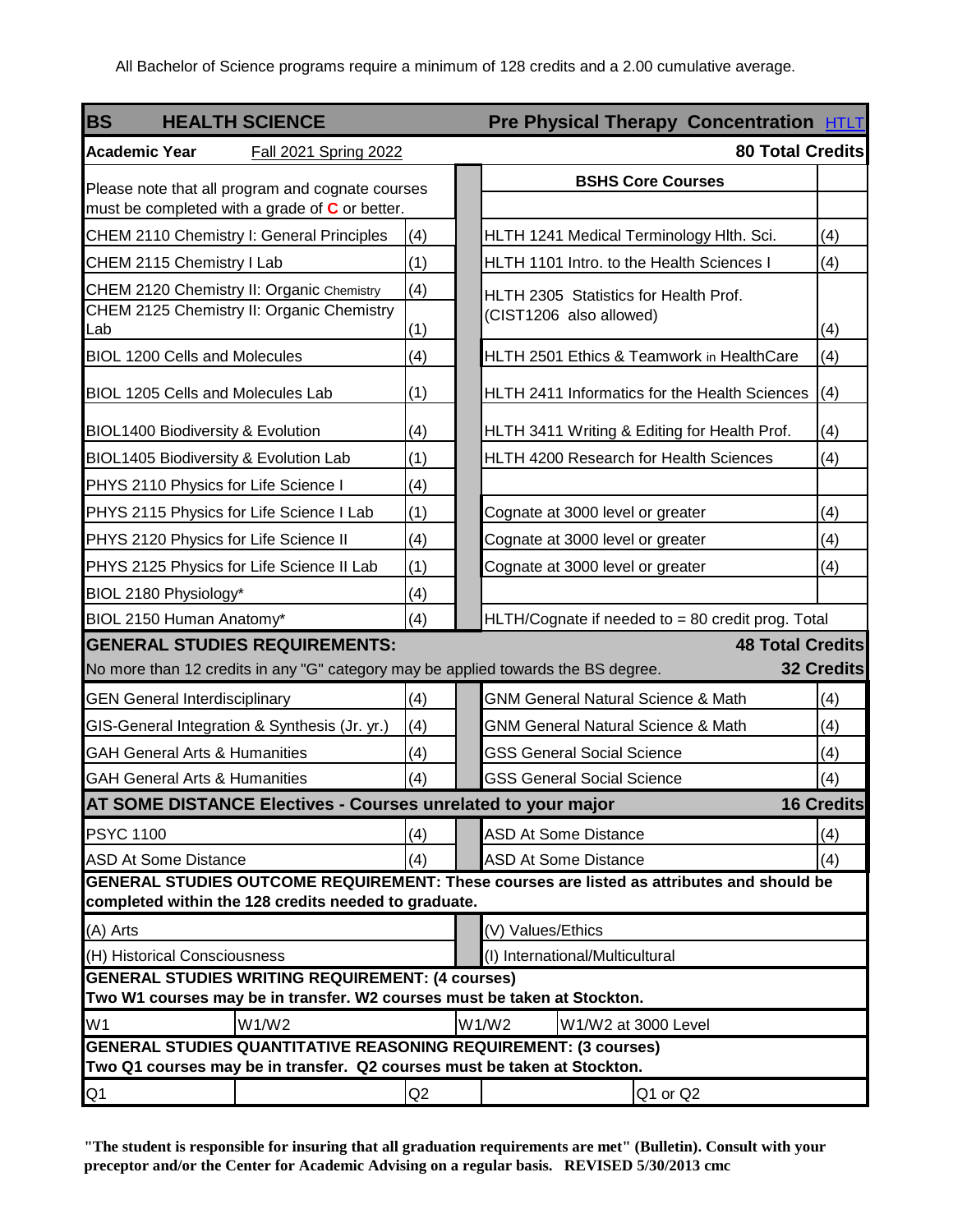<span id="page-5-0"></span>

| <b>HEALTH SCIENCE</b><br><b>BS</b>                                                |                | <b>Pre-Communication Disorders Concentration HTLT</b>                                                                    |                   |
|-----------------------------------------------------------------------------------|----------------|--------------------------------------------------------------------------------------------------------------------------|-------------------|
| <b>Academic Year</b><br><b>Fall 2021 Spring 2022</b>                              |                | <b>80 Total Credits</b>                                                                                                  |                   |
| Please note that all program and cognate courses must be                          |                |                                                                                                                          |                   |
| completed with a minimum grade of $\mathbf C$ or better.                          |                | <b>Pre-CD Courses</b>                                                                                                    |                   |
| HLTH 1241 Medical Terminology Hlth. Sci.                                          | (4)            | PSYC 3323 Devl PSYC- Child/Adolescence                                                                                   | (4)               |
| HLTH 1101 Intro. to the Health Sciences I                                         | (4)            | HLTH or Cognate consult w/Preceptor BIOL                                                                                 |                   |
| <b>HLTH 2305 Statistics for Health Professionals</b>                              |                | 2260 (A/P II) may be used here                                                                                           | (4)               |
| (CIST1206 also allowed)                                                           | (4)            | HLTH 2119 Intro to Communication Disorders                                                                               | (4)               |
| HLTH 1103 Anatomy & Physiology of the S & H                                       | (4)            | HLTH 3115 Speech & Language Development                                                                                  | (4)               |
| <b>HLTH 2411 Informatics for the Health Sciences</b>                              | (4)            | <b>HLTH 4105 Guided Observations</b>                                                                                     | (4)               |
| HLTH 2104 Phonetics                                                               | (4)            | HLTH 3122 Intro to Audiology                                                                                             | (4)               |
| CHEM2110 Chemistry I: General Principles                                          | (4)            | HLTH 2501 Ethics & Teamwork in HealthCare                                                                                | (4)               |
| CHEM2115 Chemistry I Lab                                                          |                | <b>HLTH 3121 Aural Rehabilitation</b>                                                                                    | (4)               |
| HLTH 2106 Speech & Hearing Science                                                | (4)            | HLTH 4101 Clinical Methods & Grand Rounds                                                                                | (4)               |
| Biology ELECTIVE General BIOL I w/LAB                                             |                | <b>HLTH 4200 Research for Health Sciences</b>                                                                            | (4)               |
| Biol 1260 Anatomy/Physiology I also allowed                                       | (4)            | GPA 3.2 needed for Graduate Program                                                                                      |                   |
|                                                                                   |                |                                                                                                                          |                   |
| HLTH 3411 Writing & Editing for Health Science                                    | (4)            | HLTH/Cognate if needed to = 80 credit prog. Total                                                                        |                   |
| <b>GENERAL STUDIES REQUIREMENTS:</b>                                              |                | <b>48 Total Credits</b>                                                                                                  |                   |
| No more than 12 credits in any "G" category may be applied towards the BS degree. |                |                                                                                                                          | <b>32 Credits</b> |
| <b>GEN General Interdisciplinary</b>                                              | (4)            | <b>GNM General Natural Science &amp; Math</b>                                                                            | (4)               |
| GIS-General Integration & Synthesis (Jr. yr.)                                     | (4)            | <b>GNM General Natural Science &amp; Math</b>                                                                            | (4)               |
| <b>GAH General Arts &amp; Humanities</b>                                          | (4)            | <b>GSS General Social Science</b>                                                                                        | (4)               |
| <b>GAH General Arts &amp; Humanities</b>                                          | (4)            | <b>GSS General Social Science</b>                                                                                        | (4)               |
|                                                                                   |                |                                                                                                                          |                   |
| <b>AT SOME DISTANCE Electives - Courses unrelated to your major</b>               |                |                                                                                                                          | <b>16 Credits</b> |
| <b>ASD At Some Distance</b>                                                       | (4)            | PSYC 1100 Introduction to Psychology                                                                                     | (4)               |
| <b>ASD At Some Distance</b>                                                       | (4)            | <b>ASD At Some Distance</b><br>GENERAL STUDIES OUTCOME REQUIREMENT: These courses are listed as attributes and should be | (4)               |
| completed within the 128 credits needed to graduate.                              |                |                                                                                                                          |                   |
| (A) Arts                                                                          |                | (V) Values/Ethics                                                                                                        |                   |
| (H) Historical Consciousness                                                      |                | (I) International/Multicultural                                                                                          |                   |
| <b>GENERAL STUDIES WRITING REQUIREMENT: (4 courses)</b>                           |                |                                                                                                                          |                   |
| Two W1 courses may be in transfer. W2 courses must be taken at Stockton.          |                |                                                                                                                          |                   |
| W1/W2<br>W <sub>1</sub>                                                           |                | W1/W2<br>W1/W2 at 3000 Level                                                                                             |                   |
| <b>GENERAL STUDIES QUANTITATIVE REASONING REQUIREMENT: (3 courses)</b>            |                |                                                                                                                          |                   |
| Two Q1 courses may be in transfer. Q2 courses must be taken at Stockton.          | Q <sub>2</sub> |                                                                                                                          |                   |
| Q <sub>1</sub><br>Prerequisites must be met, check course description on the web. |                | Q1 or Q2                                                                                                                 |                   |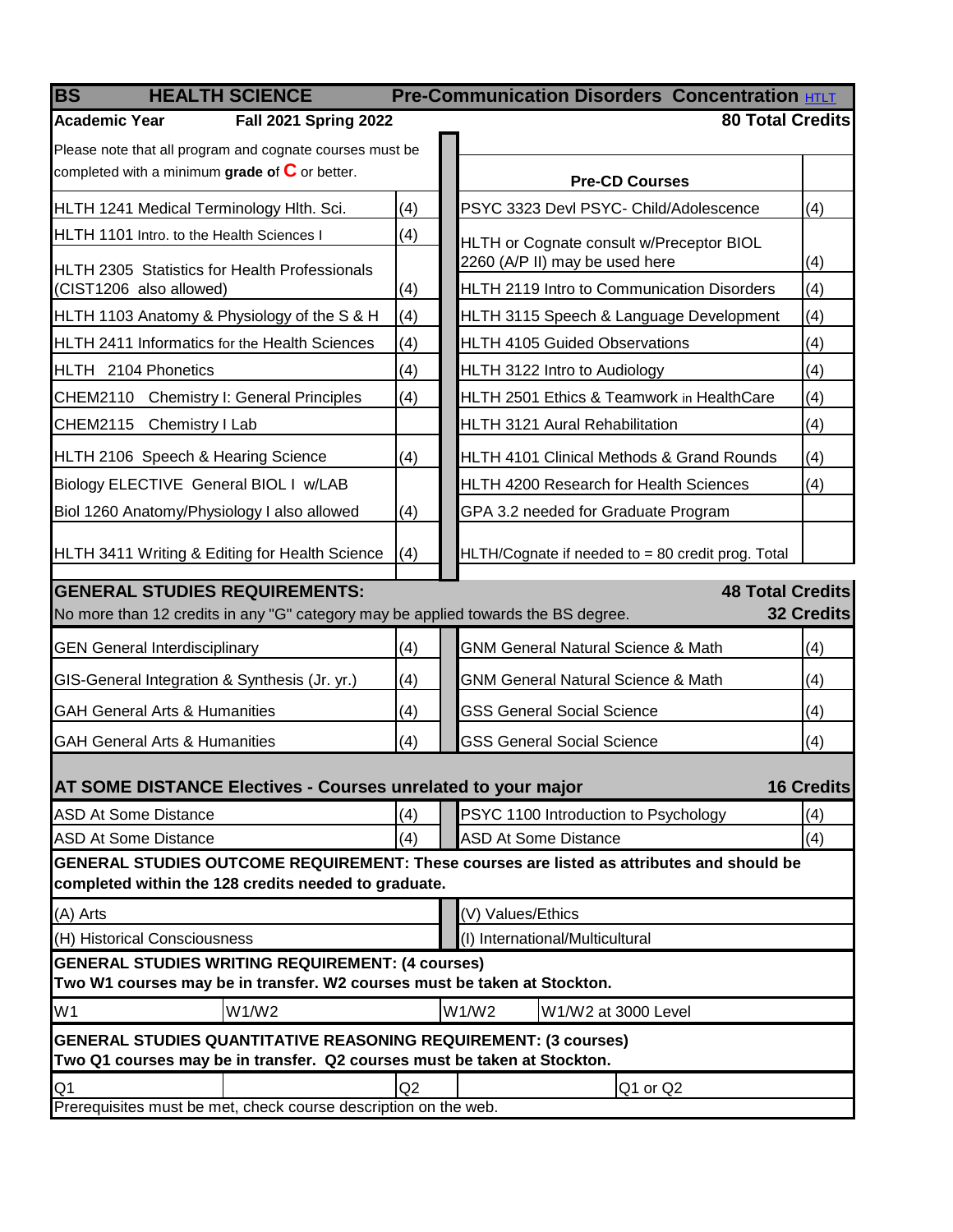<span id="page-6-0"></span>

| <b>BS</b><br><b>EXERCISE SCIENCE</b>                                                                                                               |     |       |                        |                                                                                                       | <b>HTLT</b>             |
|----------------------------------------------------------------------------------------------------------------------------------------------------|-----|-------|------------------------|-------------------------------------------------------------------------------------------------------|-------------------------|
| <b>Fall 2021 Spring 2022</b><br>Academic Year                                                                                                      |     |       |                        |                                                                                                       | <b>80 Total Credits</b> |
| Please note that all program and cognate courses must be completed<br>with a minimum grade of C or better.                                         |     |       |                        | Note: College level Algebra or higher math is a<br>prerequisite to BIOL/CHEM SAT score 550 (570 after |                         |
| <b>EXSC 1101 Principles of Health Behaviors</b>                                                                                                    | (4) |       |                        | Mar. 20016) or greater will sub for MATH                                                              |                         |
| EXSC 1102 First Aid, CPR & Athletic Training                                                                                                       | (4) |       |                        | BIOL 1200/05 Cells & Molecules                                                                        | (5)                     |
| EXSC 2101 Biomechanics and Motor Learning                                                                                                          | (4) |       |                        | CHEM 2110/15 GEN CHEM I w/LAB                                                                         | (5)                     |
| EXSC 2102 Principles of Strength Training &<br>Conditioning                                                                                        | (4) |       |                        | BIOL1400/05 Biodiversity & Evolution                                                                  | (5)                     |
| EXSC 2103 Exercise Nutrition & Weight MGMT                                                                                                         | (4) |       |                        | CHEM 2120/25 CHEM II Organic w/LAB                                                                    | (5)                     |
| EXSC 3101 Exercise Physiology                                                                                                                      | (4) |       | <b>EXSC or Cognate</b> |                                                                                                       | (4)                     |
| <b>EXSC 3102 Fitness Assessment &amp; Exercise</b><br>Prescription with Lab                                                                        | (4) |       |                        | BIOL 2180 Human Anatomy w/Lab                                                                         | (4)                     |
| EXSC 3103 Facilities Management, Administrative &<br>Legal Topics in Exercise Science                                                              | (4) |       |                        | BIOL 2150 Principles of Physiology w/LAB                                                              | (4)                     |
| <b>EXSC 4101 Exercise Prescription for Special</b><br>Populations                                                                                  | (4) |       |                        | EXSC or Cognate if needed                                                                             |                         |
| EXSC 4102 Research in Exercise Science                                                                                                             | (4) |       |                        |                                                                                                       |                         |
| EXSC 4900 Internship in Exercise Science                                                                                                           | (8) |       |                        |                                                                                                       |                         |
|                                                                                                                                                    |     |       |                        |                                                                                                       | 32                      |
| <b>GENERAL STUDIES REQUIREMENTS:</b>                                                                                                               |     |       |                        |                                                                                                       | <b>48 Total Credits</b> |
| No more than 12 credits in any "G" category may be applied towards the BS degree.                                                                  |     |       |                        |                                                                                                       | <b>32 Credits</b>       |
| <b>GEN General Interdisciplinary</b>                                                                                                               |     |       |                        | <b>GNM General Natural Science &amp; Math</b>                                                         |                         |
| GIS-General Integration & Synthesis (Jr. yr.)                                                                                                      |     |       | <b>GNM</b>             |                                                                                                       |                         |
| <b>GAH General Arts &amp; Humanities</b>                                                                                                           |     |       |                        | <b>GSS General Social Science</b>                                                                     |                         |
| GAH                                                                                                                                                |     |       | GSS                    |                                                                                                       |                         |
| AT SOME DISTANCE Electives - Courses unrelated to your major                                                                                       |     |       |                        |                                                                                                       | <b>16 Credits</b>       |
|                                                                                                                                                    |     |       |                        |                                                                                                       |                         |
|                                                                                                                                                    |     |       |                        |                                                                                                       |                         |
| GENERAL STUDIES OUTCOME REQUIREMENT: These courses are listed as attributes and should be completed within<br>the 128 credits needed to graduate.  |     |       |                        |                                                                                                       |                         |
| (A) Arts                                                                                                                                           |     |       | (V) Values/Ethics      |                                                                                                       |                         |
| (H) Historical Consciousness                                                                                                                       |     |       |                        | (I) International/Multicultural                                                                       |                         |
| <b>GENERAL STUDIES WRITING REQUIREMENT: (4 courses)</b><br>Two W1 courses may be in transfer. W2 courses must be taken at Stockton.                |     |       |                        |                                                                                                       |                         |
| W1<br>W1/W2                                                                                                                                        |     | W1/W2 |                        | W1/W2 at 3000 Level                                                                                   |                         |
| <b>GENERAL STUDIES QUANTITATIVE REASONING REQUIREMENT: (3 courses)</b><br>Two Q1 courses may be in transfer. Q2 courses must be taken at Stockton. |     |       |                        |                                                                                                       |                         |
| Q1                                                                                                                                                 | Q2  |       |                        | Q1 or Q2                                                                                              |                         |
|                                                                                                                                                    |     |       |                        |                                                                                                       |                         |

 $\mathcal{L}^{\text{max}}_{\text{max}}$  and  $\mathcal{L}^{\text{max}}_{\text{max}}$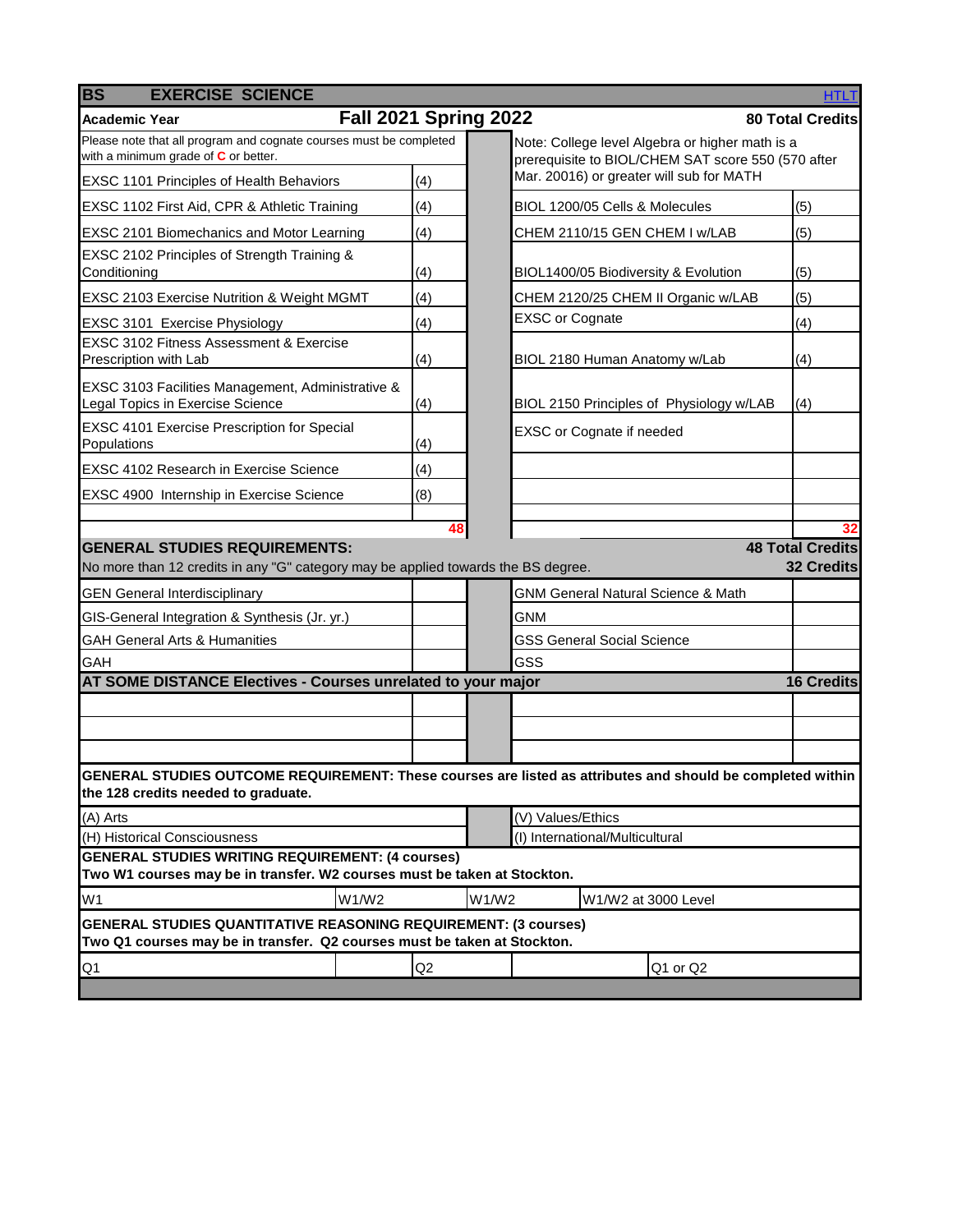## <span id="page-7-0"></span>School of Health Science Minors

Fall 2021 Spring 2022

| <b>MINOR in PUBLIC HEALTH</b>                                                                                                                                                                                                                                                                                                                                                                 | 20 Credits HTLT |
|-----------------------------------------------------------------------------------------------------------------------------------------------------------------------------------------------------------------------------------------------------------------------------------------------------------------------------------------------------------------------------------------------|-----------------|
| <b>Academic Year</b>                                                                                                                                                                                                                                                                                                                                                                          |                 |
| This minor is intended to expose students in other majors to some of the<br>fundamental concepts in public health. To earn a Minor in Public Health a<br>"C-" or better in the five courses (or their equivalents) and a PUBH GPA of<br>" $C$ " (2.0) or better is required. Two courses (up to 8 credits) can be<br>transferred into the minor with the approval of the Program Coordinator. |                 |
| PUBH 1200 Introduction to Community Health                                                                                                                                                                                                                                                                                                                                                    |                 |
| <b>PUBH 2530 Basic Environmental Health</b>                                                                                                                                                                                                                                                                                                                                                   |                 |
| PUBH 3420 Epidemiology                                                                                                                                                                                                                                                                                                                                                                        |                 |
| PUBH 2330 Research and Statistics OR Equivalent listed below<br><b>BIOL 3105 Biostatistics</b><br><b>CIST 1206 Statistics</b><br><b>HLTH 2305 Healtcare Statistics</b><br><b>ENVL 2400 Statistics &amp; Computers</b><br><b>MATH 4441</b>                                                                                                                                                     |                 |
| PSYC 2241 Psychological Statistics<br><b>Choose ONE</b>                                                                                                                                                                                                                                                                                                                                       |                 |
| PUBH 2300 Focus on Women's Health                                                                                                                                                                                                                                                                                                                                                             |                 |
| <b>PUBH 2315 Health Communication</b>                                                                                                                                                                                                                                                                                                                                                         |                 |
| PUBH 2402 Health Policies and Issues                                                                                                                                                                                                                                                                                                                                                          |                 |
| <b>PUBH 2432 Contemporary Health Issues</b>                                                                                                                                                                                                                                                                                                                                                   |                 |
| PUBH 2450 Public Health & Marketing                                                                                                                                                                                                                                                                                                                                                           |                 |
| PUBH 3111 Food Safety                                                                                                                                                                                                                                                                                                                                                                         |                 |
| PUBH 3225 Health Insurance                                                                                                                                                                                                                                                                                                                                                                    |                 |
| PUBH 4110 Health Administration and Law                                                                                                                                                                                                                                                                                                                                                       |                 |
| <b>PUBH 4113 Patient Education</b>                                                                                                                                                                                                                                                                                                                                                            |                 |
| PUBH 2901 Practicum or PUBH 4950 internship<br>(prerequisites: completion of 4 PUBH courses with<br>a "C-" or better, permission of instructor, & upon<br>availability)                                                                                                                                                                                                                       |                 |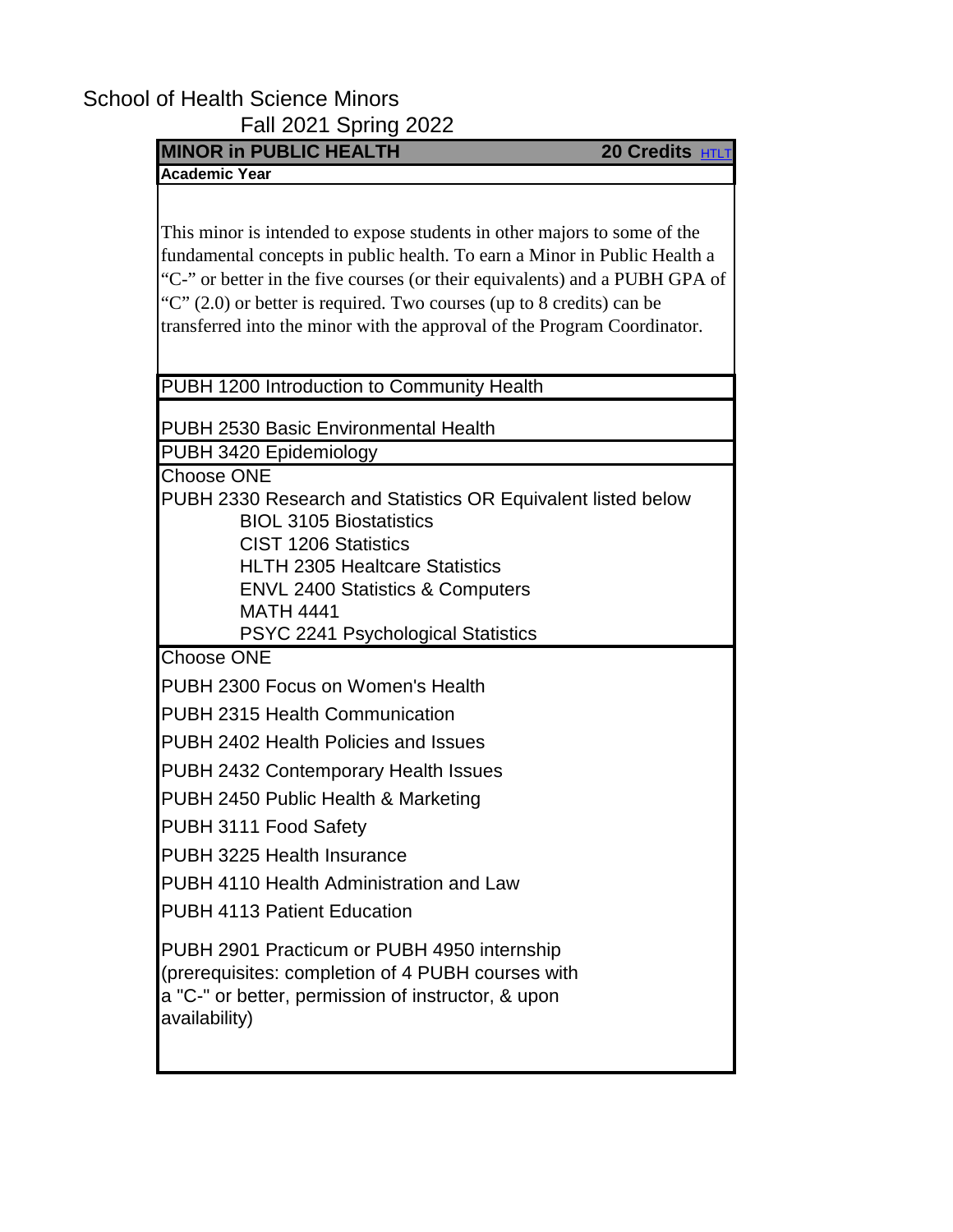<span id="page-8-0"></span>

| BSHS/MSPA Combined Program (Dual Degree with Jefferson University)<br><b>HTLT</b>                                                                                                                                    |                                       |                                                                                                                   |                 |  |  |
|----------------------------------------------------------------------------------------------------------------------------------------------------------------------------------------------------------------------|---------------------------------------|-------------------------------------------------------------------------------------------------------------------|-----------------|--|--|
| <b>Academic Year</b><br><b>Fall 2021 Spring 2022</b>                                                                                                                                                                 |                                       | <b>80 Program Credits</b>                                                                                         |                 |  |  |
| requires a cumulative GPA OF 3.25 (unrounded), 3 letters of reference, personal essay, 200 hours of heath care<br>experience. Must become a CNA (certified nursing assistant) or EMT (emergency medical technician). |                                       | NOTE: All program and cognate courses must be completed with a minimum grade of C or better. Progression criteria |                 |  |  |
| <b>Fall</b>                                                                                                                                                                                                          |                                       | <b>Spring</b>                                                                                                     |                 |  |  |
| <b>HLTH 1101 Into to Health Science</b>                                                                                                                                                                              | (4)                                   | HLTH 1241 Medical Terminology                                                                                     | (4)             |  |  |
| BIOL 1200/05 Cells & Molecules w/LAB                                                                                                                                                                                 | (5)                                   | BIOL 1400/05 Biodiversity & Evolution w/LAB                                                                       | (5)             |  |  |
| CHEM 2110/15 GEN CHEM I w/LAB                                                                                                                                                                                        | (5)                                   | CHEM 2120/15 Organic CHEM w/LAB                                                                                   | (5)             |  |  |
| "G" Freshman Seminar                                                                                                                                                                                                 | (4)                                   | "G" with W1                                                                                                       | (4)             |  |  |
|                                                                                                                                                                                                                      | $\overline{18}$                       |                                                                                                                   | $\overline{18}$ |  |  |
| Fall                                                                                                                                                                                                                 |                                       | <b>Spring</b>                                                                                                     |                 |  |  |
| HLTH 2305 Statistics for Health<br>Professionals                                                                                                                                                                     | (4)                                   | HLTH 2411 Informatics                                                                                             | (4)             |  |  |
| BIOL 2180 Human Anatomy w/LAB                                                                                                                                                                                        | (4)                                   | BIOL 2150 Principles of Physiology w/LAB                                                                          | (4)             |  |  |
| PSYC 1100 Intro to PSYC                                                                                                                                                                                              | (4)                                   | "G" General Studies                                                                                               | (4)             |  |  |
| "G" with "A"                                                                                                                                                                                                         | (4)                                   | ASD (at some distance)                                                                                            | (4)             |  |  |
|                                                                                                                                                                                                                      | $\overline{16}$                       |                                                                                                                   | 16              |  |  |
| Fall                                                                                                                                                                                                                 |                                       | <b>Spring</b>                                                                                                     |                 |  |  |
| HLTH 3411 Writing & Editing for Hlth Sci                                                                                                                                                                             | (4)                                   | BIOL 3020 Microbiology for Life Science                                                                           | (4)             |  |  |
| "G" General Studieswith an "H"-history                                                                                                                                                                               | (4)                                   | HLTH 3200 Research for Health Science                                                                             | (4)             |  |  |
| HLTH 2501 Ethics & Teamwork in HealthCare                                                                                                                                                                            | (4)                                   | "G" General Studies                                                                                               | (4)             |  |  |
| ASD (at some distance)                                                                                                                                                                                               | (4)                                   | ASD (at some distance)                                                                                            | (4)             |  |  |
| "G" with "I" -International                                                                                                                                                                                          | (4)                                   | GIS                                                                                                               | (4)             |  |  |
|                                                                                                                                                                                                                      | $\overline{20}$<br><b>Fourth Year</b> |                                                                                                                   | 20              |  |  |
|                                                                                                                                                                                                                      |                                       |                                                                                                                   |                 |  |  |
| <b>Thomas Jefferson University</b>                                                                                                                                                                                   | 20<br>128                             |                                                                                                                   |                 |  |  |
| completed within the 128 credits needed to graduate.                                                                                                                                                                 |                                       | GENERAL STUDIES OUTCOME REQUIREMENT: These courses are listed as attributes and should be                         |                 |  |  |
| (A) Arts                                                                                                                                                                                                             |                                       | (V) Values/Ethics                                                                                                 |                 |  |  |
| (H) Historical Consciousness                                                                                                                                                                                         |                                       | (I) International/Multicultural                                                                                   |                 |  |  |
| <b>GENERAL STUDIES WRITING REQUIREMENT: (4 courses)</b>                                                                                                                                                              |                                       |                                                                                                                   |                 |  |  |
| W1<br>W1/W2                                                                                                                                                                                                          |                                       | W1/W2<br>W1/W2 at 3000 Level                                                                                      |                 |  |  |
| <b>GENERAL STUDIES QUANTITATIVE REASONING REQUIREMENT: (3 courses)</b><br>Two Q1 courses may be in transfer. Q2 courses must be taken at Stockton.                                                                   |                                       |                                                                                                                   |                 |  |  |
| Q1                                                                                                                                                                                                                   | Q2                                    | $Q1$ or $Q2$                                                                                                      |                 |  |  |
|                                                                                                                                                                                                                      |                                       |                                                                                                                   |                 |  |  |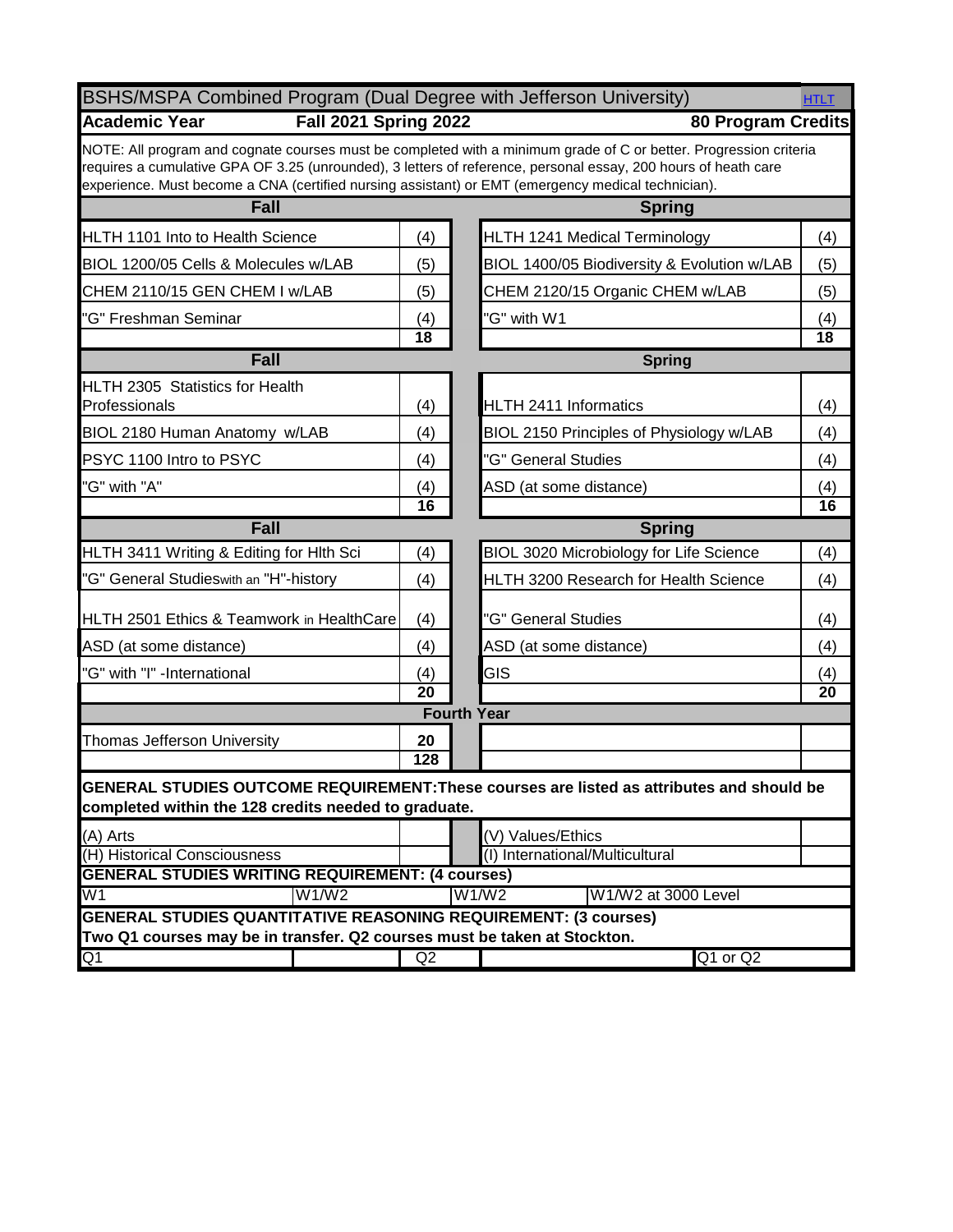<span id="page-9-0"></span>

| <b>NURSING BSN (Accelerated Curriculum Fall Entry)</b><br><b>HTLT</b>                |                |         |         |                                                                                                    |          |  |
|--------------------------------------------------------------------------------------|----------------|---------|---------|----------------------------------------------------------------------------------------------------|----------|--|
| <b>Academic Year</b><br><b>Fall 2021 Spring 2022</b>                                 |                |         |         |                                                                                                    |          |  |
| All Science courses must be a "C" or better. Clinical NURS courses must be a "C+" or |                |         |         |                                                                                                    |          |  |
|                                                                                      |                | better. |         |                                                                                                    |          |  |
| <b>Fall 2021</b>                                                                     |                |         |         | Spring 2022                                                                                        |          |  |
| NURS 1902 Foundations of Prof. Nursing                                               | (5)            |         |         |                                                                                                    |          |  |
| NURS 1915 Foundations of Prof<br>Nursing - Lab                                       | $\overline{0}$ |         |         | NURS 3913 Care of the Adult I<br>w/ NURS 3915 (clinical 0 credits)                                 | (6)      |  |
| <b>NURS 2225 Health Assessment</b>                                                   | (5)            |         |         | NURS 3904 Psychosocial Nursing w/                                                                  |          |  |
| NURS 2225 Health Assessment - Lab                                                    | $\overline{0}$ |         |         | NURS 3906 (clinical 0 credits)                                                                     | (6)      |  |
| NURS 2506 Pharmacology for Life Scien                                                | (4)            |         |         | <b>NURS 3337 Nursing Research Methods</b>                                                          | (4)      |  |
| NURS 2433 Pathophysiology                                                            | (4)            |         |         |                                                                                                    |          |  |
|                                                                                      | 18             |         |         |                                                                                                    | 16       |  |
| Summer 2022<br>NURS 4920 Care or the Adult II w/                                     |                |         |         | <b>Fall 2022</b><br>NURS 4925 Care of the Adult III with                                           |          |  |
| NURS 4922 (clinical)                                                                 | (6)            |         |         | NURS 4926 (Clinical)                                                                               | (8)      |  |
| NURS 3911 Nursing Care of                                                            |                |         |         |                                                                                                    |          |  |
| Childbearing and Childrearing Families                                               |                |         |         | NURS 4348 Population Health with                                                                   |          |  |
| with NURS 3917 (clinical)                                                            | (6)            |         |         | NURS 4349 (clinical)                                                                               | (6)      |  |
|                                                                                      | 12             |         |         | <b>NURS 4649 Professional Issues in</b>                                                            |          |  |
|                                                                                      |                |         | Nursing |                                                                                                    | (4)      |  |
|                                                                                      |                |         |         | <b>Total Credits - Accelerated</b>                                                                 | 18<br>64 |  |
| PREREQUISITES: Students MUST have a Bachelor's Degree                                |                |         |         |                                                                                                    |          |  |
| GPA CUM 3.5<br>Transfer Science need to be B or Greater                              |                |         |         |                                                                                                    |          |  |
| ENG I                                                                                |                |         |         | Intro to Psychology                                                                                |          |  |
| <b>ENG II</b>                                                                        |                |         |         | Psyc Lifespan (Developmental)                                                                      |          |  |
| <b>Nutrition</b>                                                                     |                |         |         | <b>Statistics</b>                                                                                  |          |  |
|                                                                                      |                |         |         |                                                                                                    |          |  |
| GSS Ethics & Professionalism Other Ethics May be accepted in transfer                |                |         |         |                                                                                                    |          |  |
|                                                                                      |                |         |         | Anatomy & Physiology I + II Both must be taken at the same school. A Grade of B or better required |          |  |
| in transfer                                                                          |                |         |         |                                                                                                    |          |  |
| General CHEM I with Lab, a grade of B or better in transfer                          |                |         |         |                                                                                                    |          |  |
|                                                                                      |                |         |         | CHEM II ( Must be Organic Chem) a grade of B or better in transfer. Transfer CHEM II from          |          |  |
| community colleges must have an Organic Component                                    |                |         |         |                                                                                                    |          |  |
| Microbiology a grade of B or better in transfer                                      |                |         |         |                                                                                                    |          |  |
|                                                                                      |                |         |         | All Science courses must be a "C" or better, Clinical NURS courses must be a "C+" or better        |          |  |
|                                                                                      |                |         |         |                                                                                                    |          |  |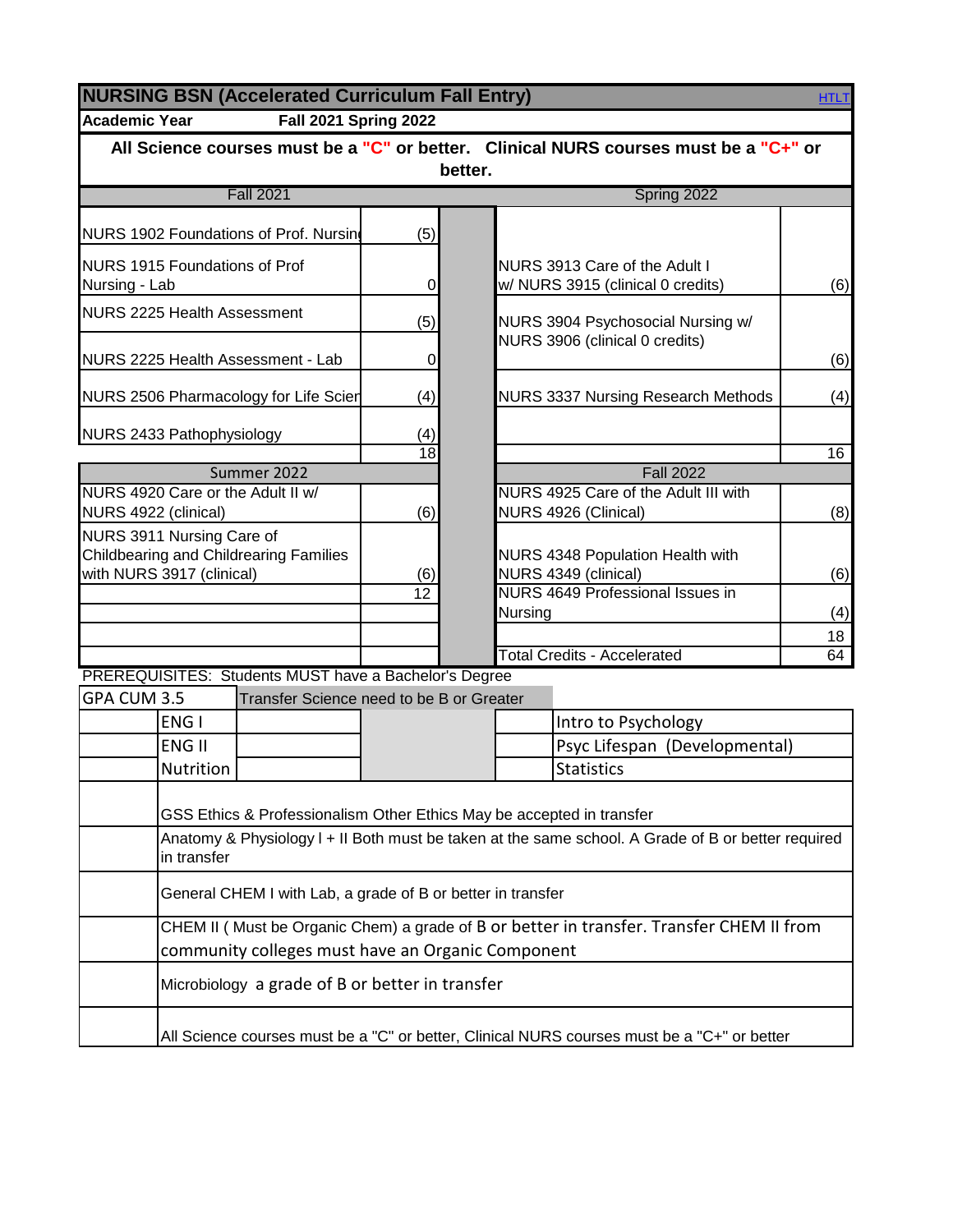<span id="page-10-0"></span>

| <b>NURSING BSN (Accelerated Curriculum Spring Entry)</b><br><b>HTLT</b>                          |                              |         |                                                                                                    |          |  |  |  |
|--------------------------------------------------------------------------------------------------|------------------------------|---------|----------------------------------------------------------------------------------------------------|----------|--|--|--|
| <b>Academic Year</b>                                                                             | <b>Fall 2021 Spring 2022</b> |         |                                                                                                    |          |  |  |  |
|                                                                                                  |                              |         | All Science courses must be a "C" or better. Clinical NURS courses must be a "C+" or               |          |  |  |  |
|                                                                                                  |                              | better. |                                                                                                    |          |  |  |  |
| Spring 2022                                                                                      |                              |         | Summer 2022                                                                                        |          |  |  |  |
| NURS 1902 Foundations of Prof. Nursing                                                           | (5)                          |         |                                                                                                    |          |  |  |  |
| <b>NURS 1915 Foundations of Prof</b><br>Nursing - Lab                                            | $\overline{0}$               |         | NURS 3913 Care of the Adult I<br>w/ NURS 3915 (clinical 0 credits)                                 | (6)      |  |  |  |
| <b>NURS 2225 Health Assessment</b>                                                               | (5)                          |         | NURS 3904 Psychosocial Nursing w/                                                                  |          |  |  |  |
| NURS 2225 Health Assessment - Lab                                                                | $\overline{0}$               |         | NURS 3906 (clinical 0 credits)                                                                     | (6)      |  |  |  |
| NURS 2506 Pharmacology for Life Scier                                                            | (4)                          |         | <b>NURS 3337 Nursing Research Methods</b>                                                          | (4)      |  |  |  |
| NURS 2433 Pathophysiology                                                                        | (4)<br>18                    |         |                                                                                                    | 16       |  |  |  |
| <b>Fall 2022</b>                                                                                 |                              |         | Spring 2023                                                                                        |          |  |  |  |
| NURS 4920 Care or the Adult II w/<br>NURS 4922 (clinical)                                        | (6)                          |         | NURS 4925 Care of the Adult III with<br>NURS 4926 (Clinical)                                       | (8)      |  |  |  |
| NURS 3911 Nursing Care of<br>Childbearing and Childrearing Families<br>with NURS 3917 (clinical) | (6)                          |         | NURS 4348 Population Health with<br>NURS 4349 (clinical)                                           | (6)      |  |  |  |
|                                                                                                  | 12                           |         | <b>NURS 4649 Professional Issues in</b><br><b>Nursing</b>                                          | (4)      |  |  |  |
|                                                                                                  |                              |         | <b>Total Credits - Accelerated</b>                                                                 | 18<br>64 |  |  |  |
| PREREQUISITES: Students MUST have a Bachelor's Degree                                            |                              |         |                                                                                                    |          |  |  |  |
| GPA CUM 3.5<br>Transfer Science need to be B or Greater                                          |                              |         |                                                                                                    |          |  |  |  |
| ENG I                                                                                            |                              |         | Intro to Psychology                                                                                |          |  |  |  |
| <b>ENG II</b>                                                                                    |                              |         | Psyc Lifespan (Developmental)                                                                      |          |  |  |  |
| Nutrition                                                                                        |                              |         | <b>Statistics</b>                                                                                  |          |  |  |  |
| GSS Ethics & Professionalism Other Ethics May be accepted in transfer                            |                              |         | Anatomy & Physiology I + II Both must be taken at the same school. A Grade of B or better required |          |  |  |  |
| in transfer                                                                                      |                              |         |                                                                                                    |          |  |  |  |
| General CHEM I with Lab, a grade of B or better in transfer                                      |                              |         |                                                                                                    |          |  |  |  |
|                                                                                                  |                              |         | CHEM II (Must be Organic Chem) a grade of B or better in transfer. Transfer CHEM II from           |          |  |  |  |
| community colleges must have an Organic Component                                                |                              |         |                                                                                                    |          |  |  |  |
| Microbiology a grade of B or better in transfer                                                  |                              |         |                                                                                                    |          |  |  |  |
|                                                                                                  |                              |         | All Science courses must be a "C" or better, Clinical NURS courses must be a "C+" or better        |          |  |  |  |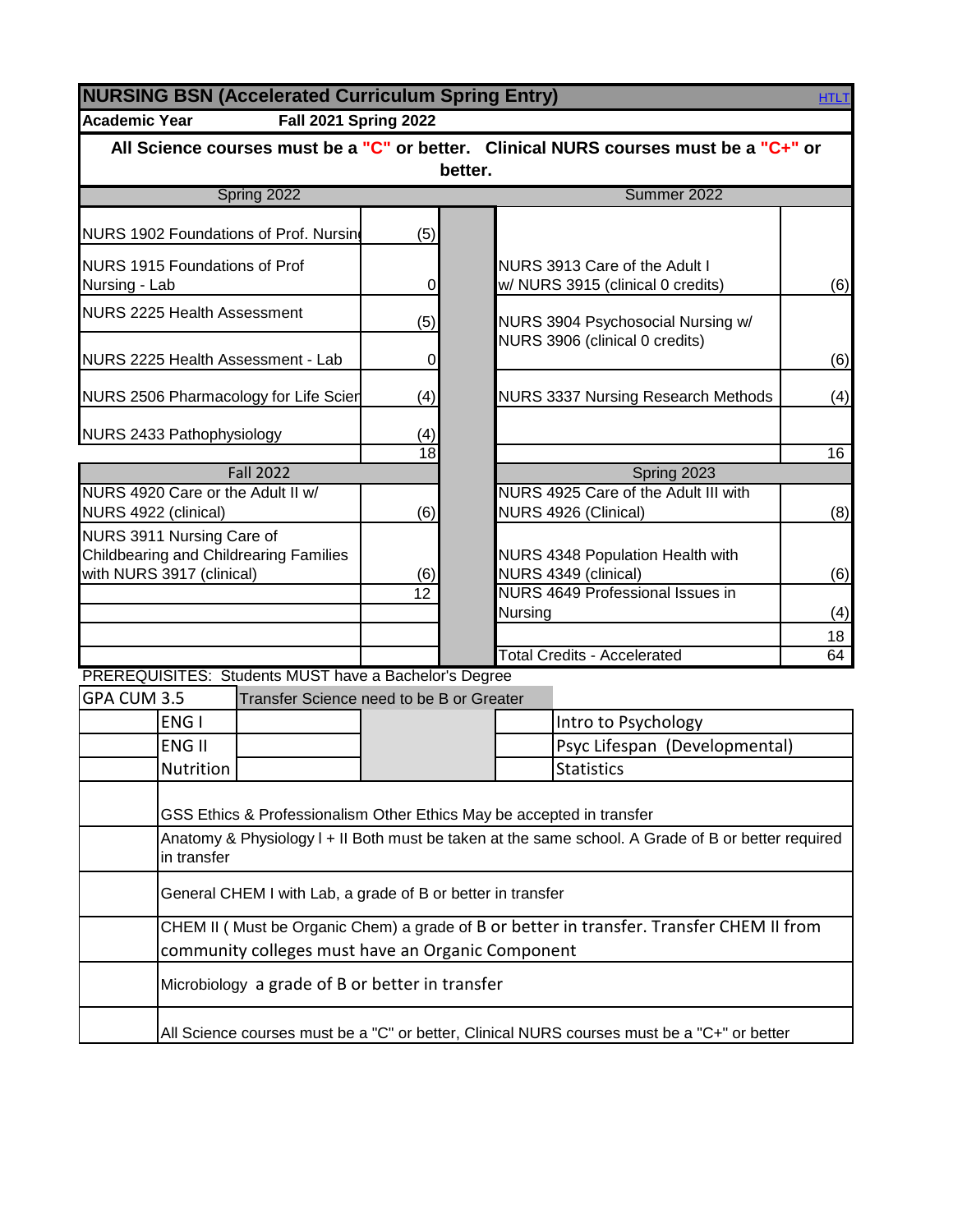<span id="page-11-0"></span>

| <b>BS</b><br><b>PUBLIC HEALTH</b>                                                                    |     | <b>Health Administration Concentration</b><br><b>HTLT</b>                                 |                   |  |  |  |
|------------------------------------------------------------------------------------------------------|-----|-------------------------------------------------------------------------------------------|-------------------|--|--|--|
| <b>Academic Year</b><br><b>Fall 2021-Spring 2022</b>                                                 |     | <b>80 Total Credits</b>                                                                   |                   |  |  |  |
|                                                                                                      |     | MGMT2110 Intro to Management                                                              | (4)               |  |  |  |
|                                                                                                      |     |                                                                                           |                   |  |  |  |
| A minimum grade of "C-" in all PUBH courses (or<br>their equivalents) and a PUBH GPA of "C" (2.0) or |     |                                                                                           |                   |  |  |  |
| better is required to be eligible for graduation.                                                    |     | <b>MKTG 2110 Marketing Principles</b>                                                     | (4)               |  |  |  |
|                                                                                                      |     | MGMT 3111 Human Resource Management                                                       | (4)               |  |  |  |
|                                                                                                      |     | PUBH 2402 Health Policies & Issues                                                        | (4)               |  |  |  |
| PUBH 1200 Introduction to Public Health                                                              | (4) | PUBH 3225 Health Insurance                                                                | (4)               |  |  |  |
| PUBH 2530 Basic Environmental Health                                                                 | (4) | PUBH 4401 Health Management                                                               | (4)               |  |  |  |
| PUBH 2450 Public Health & Marketing                                                                  | (4) | Electives may include ANTH 2136, ECON 1200,                                               |                   |  |  |  |
| PUBH 3415 Writing For Health Professiona(4)                                                          |     | GERO 1100, GERO 2107, GNM 1026, GNM 2144,                                                 |                   |  |  |  |
| PUBH 3420 Epidemiology                                                                               | (4) | GSS 1044, GSS 2128, MGMT 3124, PLAW 2120,<br>PLAW 3110, PLAW 3120, POLS 2209 POLS 2280,   |                   |  |  |  |
| PUBH 2330 Public Health Research<br><b>Methods &amp; Statistics</b>                                  | (4) | PUBH 3102, PUBH 3620, PUBH 4115, or other<br>courses approved by the head of the Health   |                   |  |  |  |
| PUBH 4950 Public Health Internship                                                                   | (4) | Administration concentration.                                                             |                   |  |  |  |
| <b>Health Administration Concentration</b>                                                           |     | <b>PUBH/Elective</b>                                                                      | (4)               |  |  |  |
| <b>ACCT 2110 Financial Accounting</b>                                                                | (4) | PUBH/Elective                                                                             | $\overline{(4)}$  |  |  |  |
| <b>ACCT 2120 Managerial Accounting</b>                                                               | (4) | <b>PUBH/Elective</b>                                                                      | (4)               |  |  |  |
| <b>ECON 2104 Health Care Economics</b>                                                               | (4) | PUBH/Elective                                                                             |                   |  |  |  |
| HLTH 2221 Functional Human Anatomy                                                                   | (4) | if needed to =80 credit prog. Total                                                       |                   |  |  |  |
| <b>GENERAL STUDIES REQUIREMENTS:</b>                                                                 |     | <b>48 Total Credits</b>                                                                   |                   |  |  |  |
| No more than 12 credits in any "G" category may be applied towards the BS degree.                    |     |                                                                                           | <b>32 Credits</b> |  |  |  |
| <b>GEN General Interdisciplinary</b>                                                                 |     | <b>GNM General Natural Science &amp; Math</b>                                             |                   |  |  |  |
| GIS-General Integration & Synthesis (Jr. yr.)                                                        |     | <b>GNM</b>                                                                                |                   |  |  |  |
| <b>GAH General Arts &amp; Humanities</b>                                                             |     | <b>GSS General Social Science</b>                                                         |                   |  |  |  |
| <b>GAH</b>                                                                                           |     | GSS                                                                                       |                   |  |  |  |
| AT SOME DISTANCE Electives - Courses unrelated to your major                                         |     |                                                                                           | <b>16 Credits</b> |  |  |  |
|                                                                                                      |     |                                                                                           |                   |  |  |  |
|                                                                                                      |     |                                                                                           |                   |  |  |  |
|                                                                                                      |     |                                                                                           |                   |  |  |  |
|                                                                                                      |     | GENERAL STUDIES OUTCOME REQUIREMENT: These courses are listed as attributes and should be |                   |  |  |  |
| completed within the 128 credits needed to graduate.                                                 |     |                                                                                           |                   |  |  |  |
| $(\overline{A})$ Arts                                                                                |     | (V) Values/Ethics                                                                         |                   |  |  |  |
| (H) Historical Consciousness                                                                         |     | (I) International/Multicultural                                                           |                   |  |  |  |
| <b>GENERAL STUDIES WRITING REQUIREMENT: (4 courses)</b><br>W <sub>1</sub><br>W1/W2                   |     | W1/W2<br>W1/W2 at 3000 Level                                                              |                   |  |  |  |
| <b>GENERAL STUDIES QUANTITATIVE REASONING REQUIREMENT: (3 courses)</b>                               |     |                                                                                           |                   |  |  |  |
| Q1                                                                                                   | Q2  | Q1 or Q2                                                                                  |                   |  |  |  |
|                                                                                                      |     |                                                                                           |                   |  |  |  |

Prerequisites must be met, check course description on the web.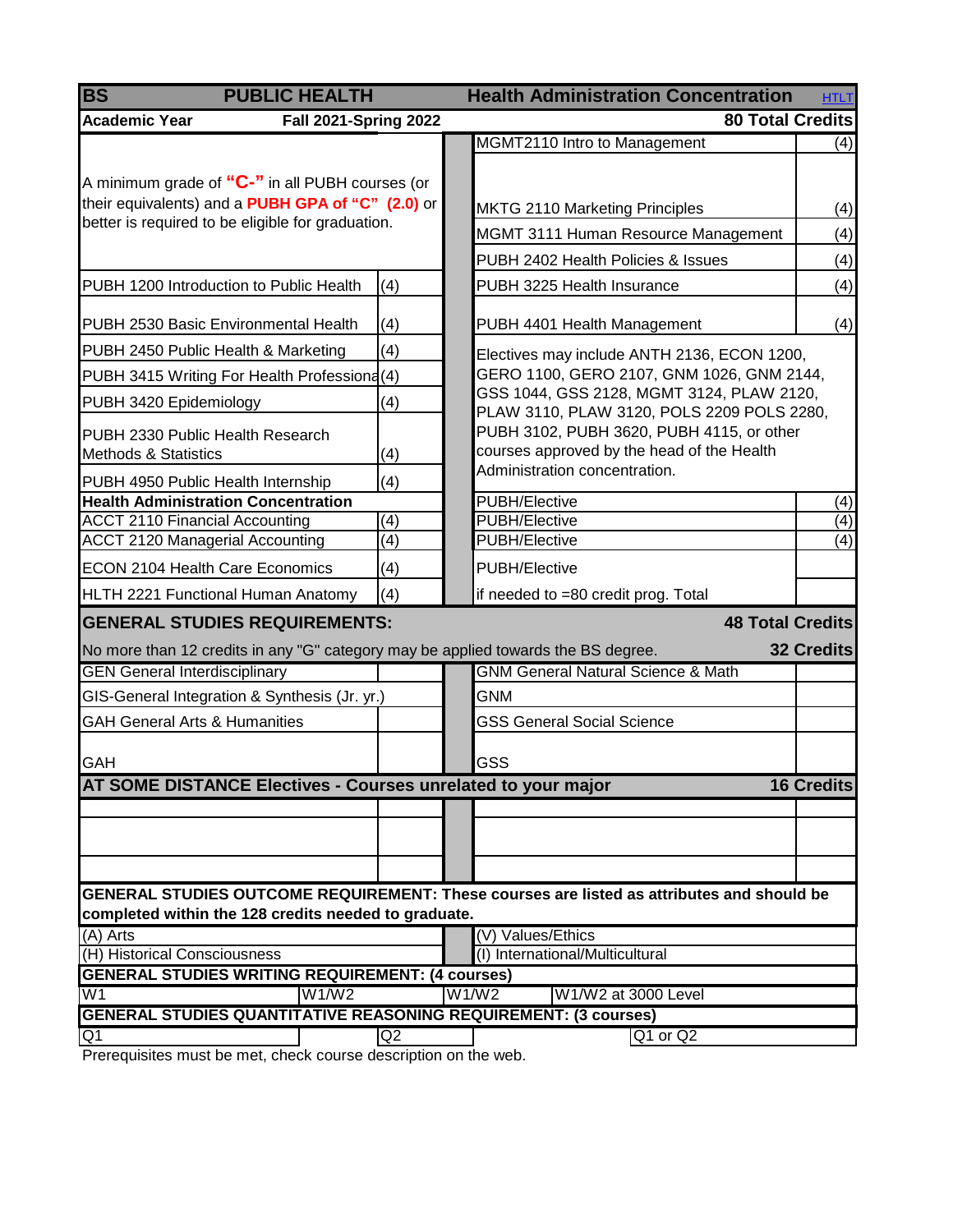<span id="page-12-0"></span>

| <b>BS</b><br><b>Public Health</b>                                                                                                                 |     |       | <b>Community Health Education Concentration</b>                                        | <b>HTLT</b>                                  |
|---------------------------------------------------------------------------------------------------------------------------------------------------|-----|-------|----------------------------------------------------------------------------------------|----------------------------------------------|
| Academic Year                                                                                                                                     |     |       | Fall 2021- Spring 2022                                                                 | <b>80 Total Credits</b>                      |
| A minimum grade of "C-" in all PUBH courses (or their                                                                                             |     |       | PSYC 1100 Intro to PSYC                                                                | (4)                                          |
| equivalents) and a PUBH GPA of "C" (2.0) or better is                                                                                             |     |       |                                                                                        |                                              |
| required to be eligible for graduation                                                                                                            |     |       | PSYC 2212 Health PSYC                                                                  | (4)                                          |
| PUBH 1200 Introduction to Public Health                                                                                                           | (4) |       | PUBH 2432 Contemp. Health Issues                                                       | (4)                                          |
| PUBH 2530 Basic Environmental Health                                                                                                              | (4) |       | PUBH 3102 Com. Hlth. Ed. Theory/Prac.                                                  | (4)                                          |
| PUBH 2450 Public Health & Marketing                                                                                                               | (4) |       | PUBH/EDUC 3510 School of Health Education                                              | (4)                                          |
| PUBH 3415 Writing for Health Professionals                                                                                                        | (4) |       | PUBH 4113 Patient Education                                                            | (4)                                          |
| PUBH 3420 Epidemiology                                                                                                                            | (4) |       | PUBH 3000 Level or Higher                                                              | (4)                                          |
| PUBH 2330 Public Health Research Methods &                                                                                                        |     |       | In consultation with a PUBH preceptor, students are                                    |                                              |
| <b>Statistics</b>                                                                                                                                 | (4) |       | advised to selecta cluster of courses from GERO, WGSS,                                 |                                              |
| PUBH 4950 Public Health Internship                                                                                                                | (4) |       | HHM, Childhood Studies, Cannabis Studies, Business, or<br>other health related courses |                                              |
| <b>Community Health Concentration</b>                                                                                                             |     |       | <b>PUBH or Elective</b>                                                                | (4)                                          |
| BIOL 1200/1205/Cells & Molecules                                                                                                                  | (5) |       | <b>PUBH or Elective</b>                                                                | (4)                                          |
| CHEM 2110/15 CHEM I w/Lab                                                                                                                         | (5) |       | <b>PUBH or Elective</b>                                                                | (2)                                          |
| HLTH 2221 Functional Human Anatomy                                                                                                                | (4) |       |                                                                                        |                                              |
|                                                                                                                                                   | 42  |       | PUBH/Elective if needed to=80 credit prog total                                        | 38                                           |
|                                                                                                                                                   |     |       |                                                                                        |                                              |
| <b>GENERAL STUDIES REQUIREMENTS:</b><br>No more than 12 credits in any "G" category may be applied towards the BS degree.                         |     |       |                                                                                        | <b>48 Total Credits</b><br><b>32 Credits</b> |
| <b>GEN General Interdisciplinary</b>                                                                                                              |     |       | <b>GNM General Natural Science &amp; Math</b>                                          |                                              |
| GIS-General Integration & Synthesis (Jr. yr.)                                                                                                     |     |       | <b>GNM</b>                                                                             |                                              |
| <b>GAH General Arts &amp; Humanities</b>                                                                                                          |     |       | <b>GSS General Social Science</b>                                                      |                                              |
| GAH                                                                                                                                               |     |       | GSS                                                                                    |                                              |
| AT SOME DISTANCE Electives - Courses unrelated to your major                                                                                      |     |       |                                                                                        | <b>16 Credits</b>                            |
|                                                                                                                                                   |     |       |                                                                                        |                                              |
|                                                                                                                                                   |     |       |                                                                                        |                                              |
| GENERAL STUDIES OUTCOME REQUIREMENT: These courses are listed as attributes and should be completed<br>within the 128 credits needed to graduate. |     |       |                                                                                        |                                              |
| (A) Arts                                                                                                                                          |     |       | (V) Values/Ethics                                                                      |                                              |
| (H) Historical Consciousness                                                                                                                      |     |       | (I) International/Multicultural                                                        |                                              |
| <b>GENERAL STUDIES WRITING REQUIREMENT: (4 courses)</b>                                                                                           |     |       |                                                                                        |                                              |
| W <sub>1</sub><br>W1/W2                                                                                                                           |     | W1/W2 | W1/W2 at 3000 Level                                                                    |                                              |
| <b>GENERAL STUDIES QUANTITATIVE REASONING REQUIREMENT: (3 courses)</b>                                                                            |     |       |                                                                                        |                                              |
| Two Q1 courses may be in transfer. Q2 courses must be taken at Stockton.                                                                          |     |       |                                                                                        |                                              |
| Q <sub>1</sub>                                                                                                                                    | Q2  |       | Q1 or Q2                                                                               |                                              |